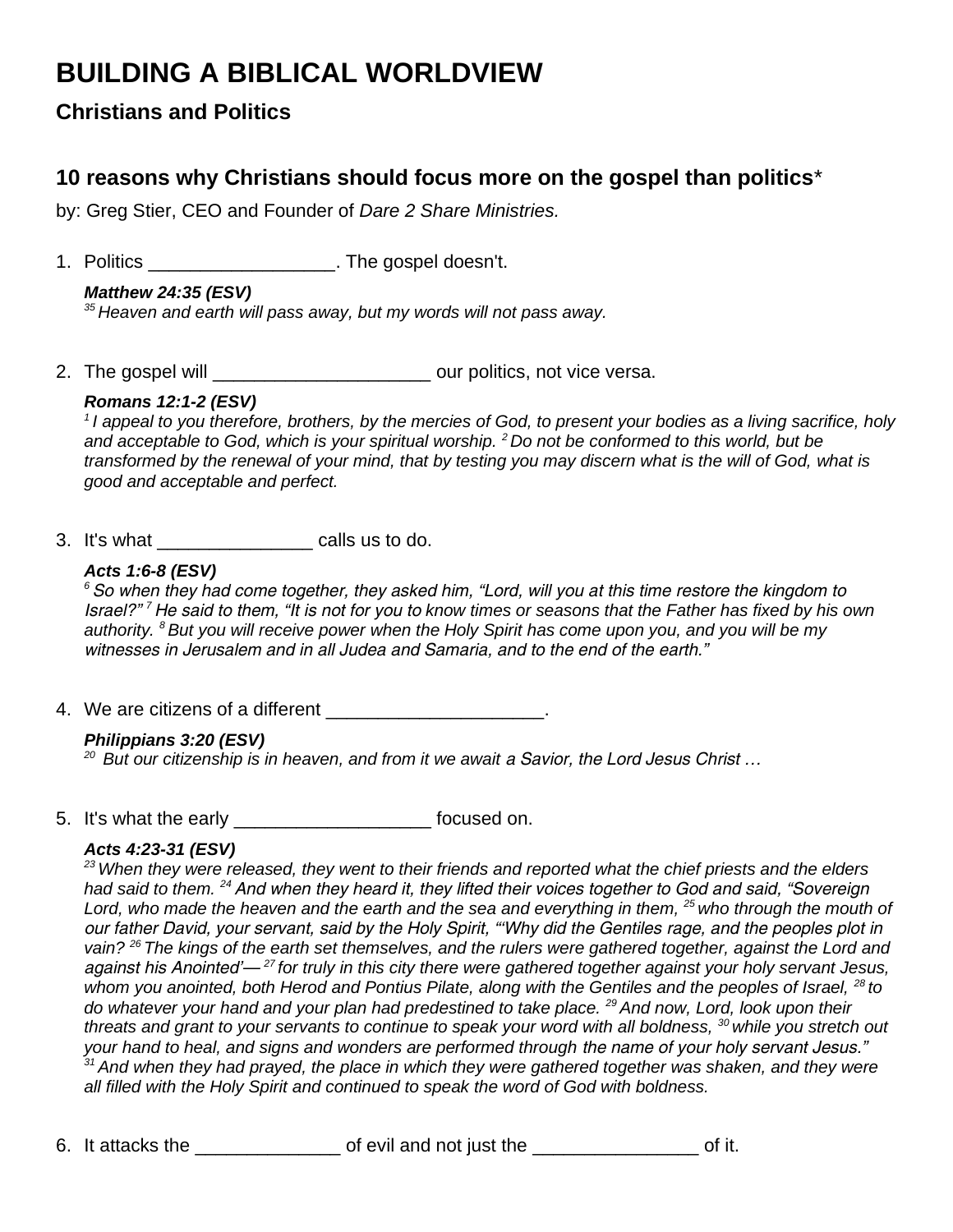#### *Romans 1:16 (ESV)*

*<sup>16</sup>For I am not ashamed of the gospel, for it is the power of God for salvation to everyone who believes, to the Jew first and also to the Greek.* 

7. Politics can \_\_\_\_\_\_\_\_\_\_\_\_\_\_\_\_\_\_\_\_\_\_\_ the body of Christ while the gospel will unite us.

#### *Philippians 1:27 (ESV)*

*<sup>27</sup>Only let your manner of life be worthy of the gospel of Christ, so that whether I come and see you or am absent, I may hear of you that you are standing firm in one spirit, with one mind striving side by side for the faith of the gospel …*

8. The gospel calls us to **Example 20** for politicians we disagree with, not hate them.

#### *1 Timothy 2:1-4 (ESV)*

*<sup>1</sup>First of all, then, I urge that supplications, prayers, intercessions, and thanksgivings be made for all people, <sup>2</sup>for kings and all who are in high positions, that we may lead a peaceful and quiet life, godly and dignified in every way. <sup>3</sup>This is good, and it is pleasing in the sight of God our Savior, <sup>4</sup>who desires all people to be saved and to come to the knowledge of the truth.* 

9. The gospel brings political action soaked in \_\_\_\_\_\_\_\_\_\_\_\_\_\_\_\_ and \_\_\_\_\_\_\_\_\_\_\_\_\_\_\_\_\_\_\_\_\_, not pride and arrogance.

#### *Romans 13:1-8 (ESV)*

*<sup>1</sup>Let every person be subject to the governing authorities. For there is no authority except from God, and those that exist have been instituted by God. <sup>2</sup>Therefore whoever resists the authorities resists what God has appointed, and those who resist will incur judgment. <sup>3</sup>For rulers are not a terror to good conduct, but to bad. Would you have no fear of the one who is in authority? Then do what is good, and you will receive his approval, <sup>4</sup>for he is God's servant for your good. But if you do wrong, be afraid, for he does not bear the sword in vain. For he is the servant of God, an avenger who carries out God's wrath on the wrongdoer. <sup>5</sup>Therefore one must be in subjection, not only to avoid God's wrath but also for the sake of conscience. <sup>6</sup>For because of this you also pay taxes, for the authorities are ministers of God, attending to this very thing. <sup>7</sup>Pay to all what is owed to them: taxes to whom taxes are owed, revenue to whom revenue is owed, respect to whom respect is owed, honor to whom honor is owed. <sup>8</sup>Owe no one anything, except to love each other, for the one who loves another has fulfilled the law.* 

10.Politics are a reflection of the \_\_\_\_\_\_\_\_\_\_\_\_\_\_\_\_\_\_\_\_\_\_\_\_\_\_\_\_\_\_\_\_\_ of a society. The gospel gives society a new compass that is accurate.

#### *Titus 3:1-5 (ESV)*

*<sup>1</sup>Remind them to be submissive to rulers and authorities, to be obedient, to be ready for every good work, <sup>2</sup>to speak evil of no one, to avoid quarreling, to be gentle, and to show perfect courtesy toward all people. <sup>3</sup>For we ourselves were once foolish, disobedient, led astray, slaves to various passions and pleasures, passing our days in malice and envy, hated by others and hating one another. <sup>4</sup>But when the goodness and loving kindness of God our Savior appeared, <sup>5</sup>he saved us, not because of works done by us in righteousness, but according to his own mercy, by the washing of regeneration and renewal of the Holy Spirit …*

*\* My point is, not that we should avoid politics as Christians, but that we should focus more on the gospel.*

# **4 Principles for Christians and Political Engagement**